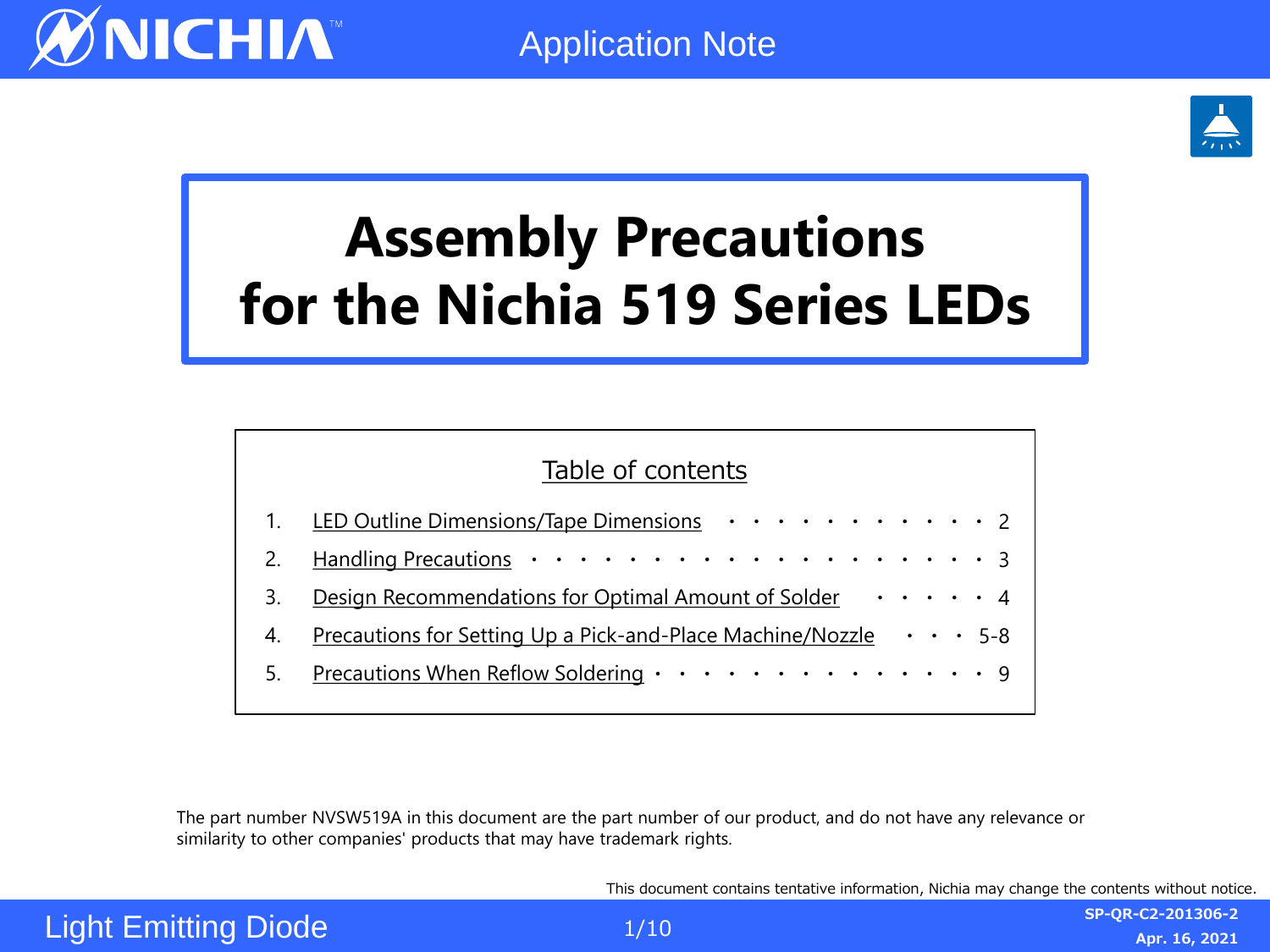### <span id="page-1-0"></span>**1. LED Outline Dimensions/Tape Dimensions**

Table 1. NVSW519A Product Specifications



This document contains tentative information, Nichia may change the contents without notice.

### **Light Emitting Diode**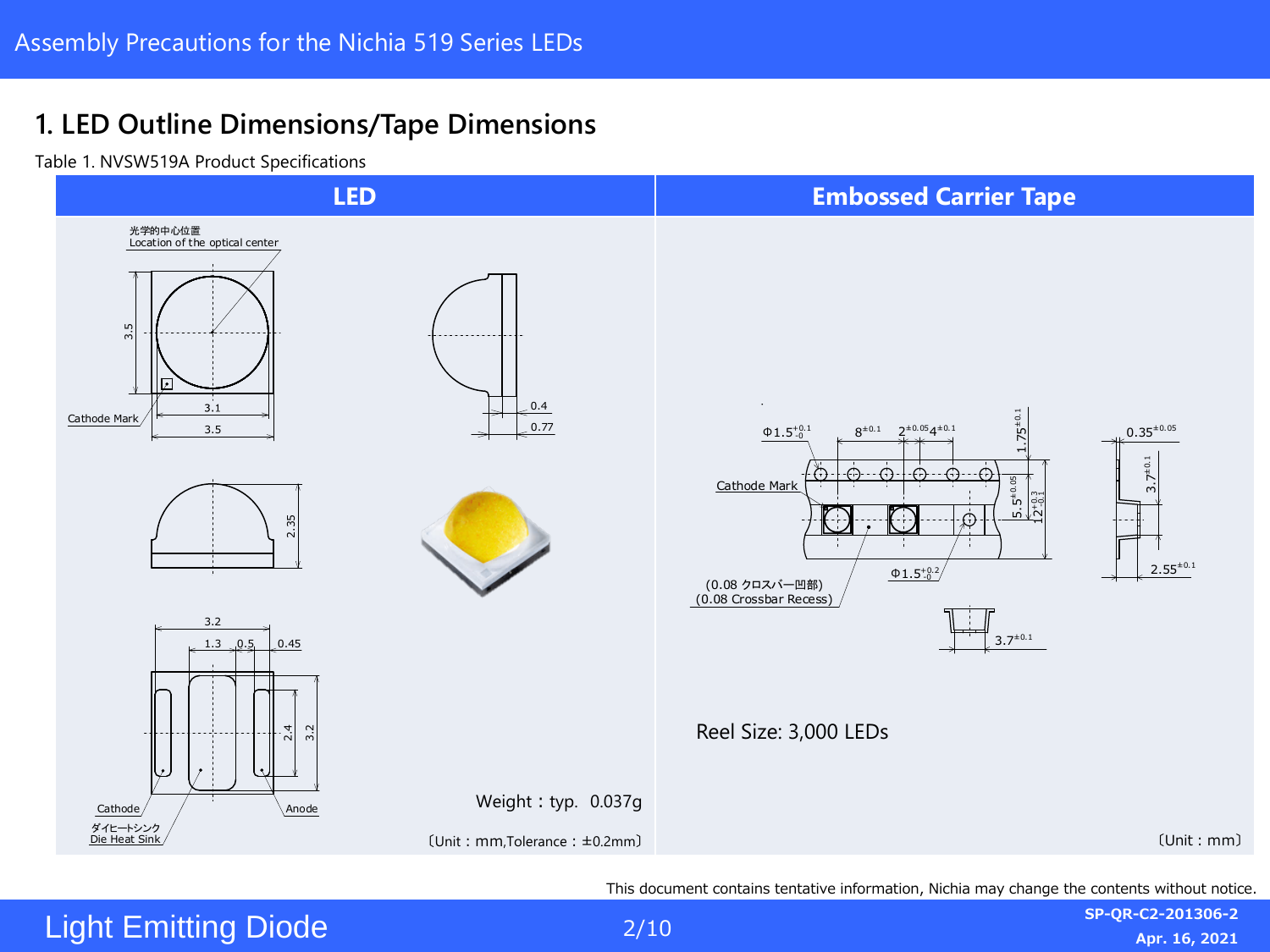### <span id="page-2-0"></span>**2. Handling Precautions**

#### **2.1 Handling with bare hands**

Do not handle the LEDs with bare hands:

- this may contaminate the LED surface and have an effect on the optical characteristics.
- this may cause the LED to deform and/or the wire to break causing a catastrophic failure (i.e. the LED not to illuminate).

#### **2.2 Handling with tweezers**

Ensure that when handling the LEDs with tweezers, excessive force is not applied to the LED. Otherwise, it may cause damage to the resin (e.g. cut, scratch, chip, crack, delamination and deformation) and the wire to break causing a catastrophic failure (i.e. the LED not to illuminate).

#### **2.3 ESD Precautions**

The LEDs are sensitive to transient excessive voltages (e.g. ESD, lightning surge). If this excessive voltage occurs in the circuit, it may cause the LED to be damaged causing issues (e.g. the LED to become dimmer or not to illuminate [i.e. catastrophic failure]). When handling the LEDs, ensure that necessary measures have been taken to protect them from transient excess voltages. Refer to the applicable specification for more details.

#### **2.4 Stacking assembled PCBs together**

Do not stack assembled PCBs together. Otherwise, it may cause damage to the resin (e.g. cut, scratch, chip, crack, delamination and deformation) and the wire to break causing a catastrophic failure (i.e. the LED not to illuminate).

#### **2.5 Baking**

The storage/packaging requirements for the Nichia 519 series LEDs are comparable to JEDEC Moisture Sensitivity Level (MSL) 3 or equivalent. Nichia used IPC/JEDEC STD-020 as a reference to rate the MSL of this LED. If the "After Opening" storage time has been exceeded or any pink silica gel beads are found, ensure that the LED are baked before use. Baking should only be done once.

#### Table 2. Storage/Baking Conditions

| <b>Conditions</b> |                             | <b>Temperature</b>   | <b>Humidity</b>          | Time                             |
|-------------------|-----------------------------|----------------------|--------------------------|----------------------------------|
| Storage           | Before Opening Aluminum Bag | $\leq 30^{\circ}$ C  | $\leq 90\%$ RH           | Within 1 Year from Delivery Date |
|                   | After Opening Aluminum Bag  | $\leq 30^{\circ}$ C  | $\leq 70\%$ RH           | $\leq$ 168 hours                 |
| <b>Baking</b>     |                             | $65 \pm 5^{\circ}$ C | $\overline{\phantom{a}}$ | $\geq$ 24 hours                  |

### **◆ Correct**



**Suggestion:** Grab/hold the LEDs with tweezers by the sides of the substrate.









**Caution:** Do not let the tweezers touch the lens (Silicone Resin).

Figure 1. Examples of proper/improper handling with tweezers

This document contains tentative information, Nichia may change the contents without notice.

# Light Emitting Diode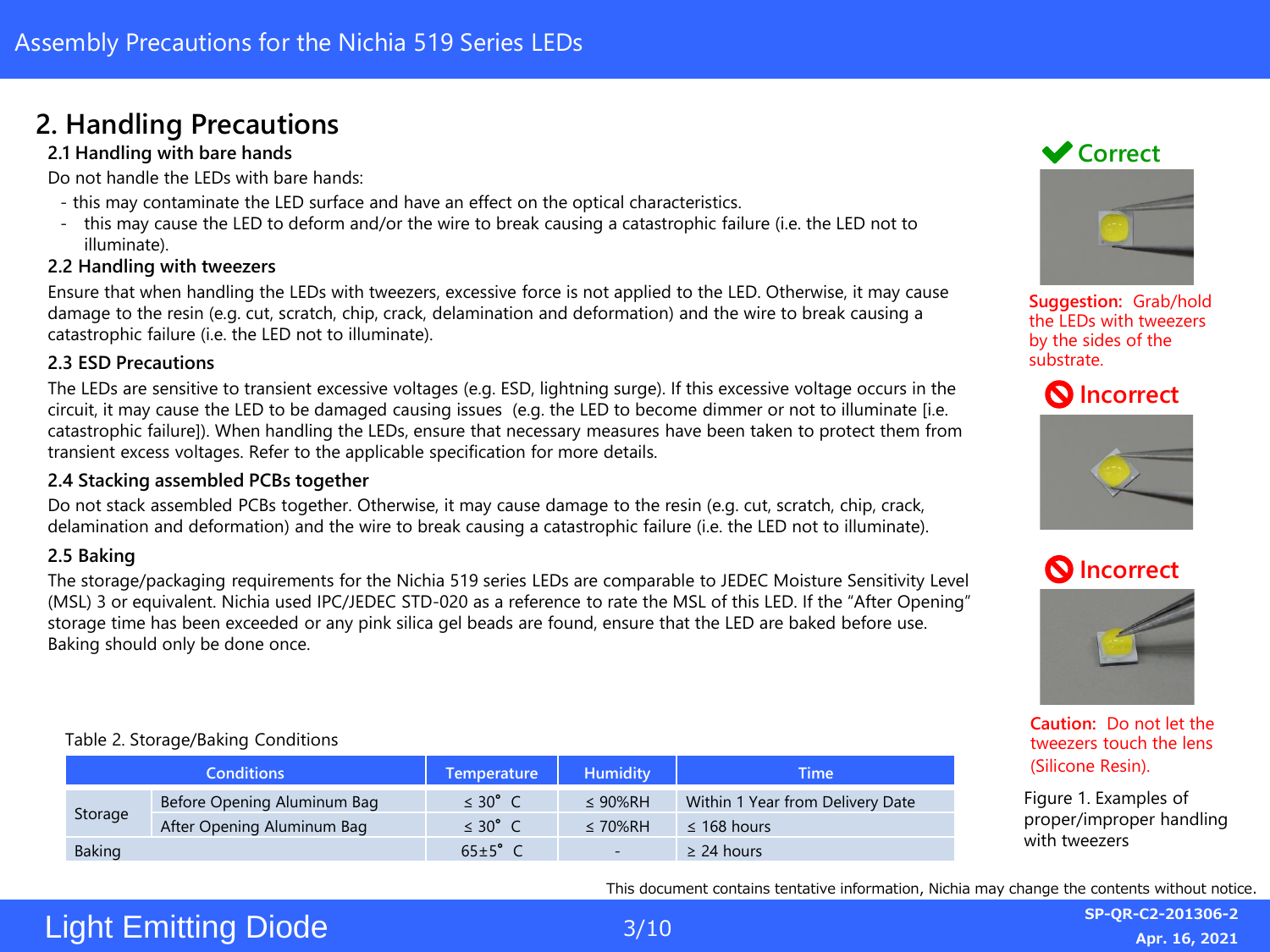# <span id="page-3-0"></span>**3. Design Recommendations for Optimal Amount of Solder**

**Soldering Pad Pattern/Metal Solder Stencil Aperture**

Table 3. Recommended Soldering Pad Pattern/Metal Solder Stencil Aperture



#### Table 4. Recommended Solder/Metal Solder Stencil Conditions

| <b>Item</b>              | <b>Recommended Conditions</b> |
|--------------------------|-------------------------------|
| <b>Stencil Thickness</b> | 120 [ $\mu$ m]                |
| Solder Paste             | Sn-3.0Ag-0.5Cu                |

This document contains tentative information, Nichia may change the contents without notice.

# Light Emitting Diode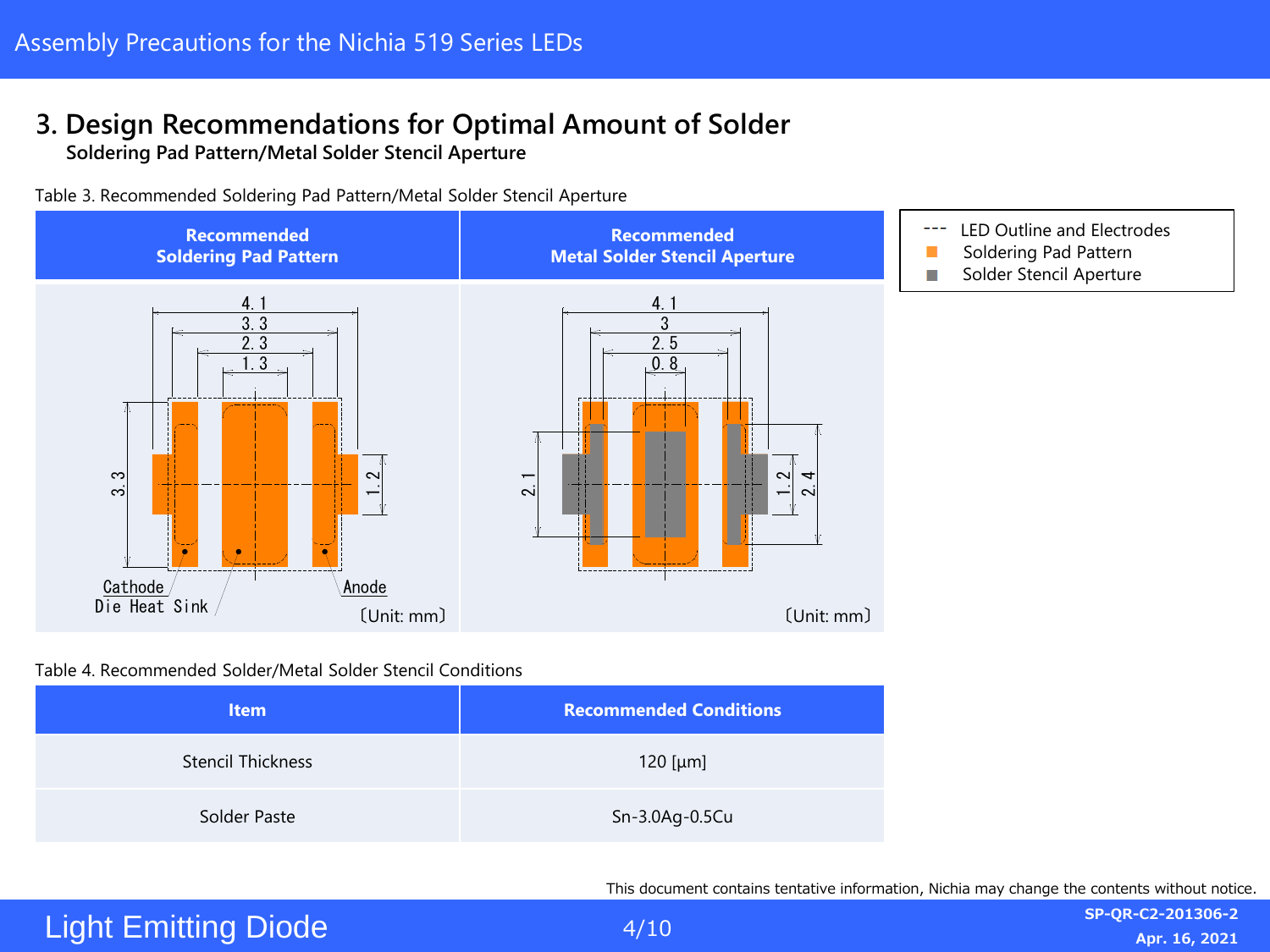### <span id="page-4-0"></span>**4. Precautions for Setting Up a Pick-and-Place Machine/Nozzle**

#### Table 5. Cautions/Suggestions for Setting Up Equipment

| <b>Item</b>                                                         | <b>Recommended Conditions/Specifications</b>                                                                                                | <b>Cautions/Suggestions</b>                                                                                 |
|---------------------------------------------------------------------|---------------------------------------------------------------------------------------------------------------------------------------------|-------------------------------------------------------------------------------------------------------------|
| Pick-and-Place machine                                              | Modular mounter                                                                                                                             | See the note below this table.                                                                              |
| Pick-and-Place Nozzle                                               | Specially designed nozzle<br>(see Figure 2)                                                                                                 | See "Pick-and-Place Nozzle" on Page 6 for the details.                                                      |
| Tape-and-reel feeder                                                | Electrical (motorized) feeder<br>Tape width: 12mm<br>Feed length: 8mm                                                                       | See "Tape-and-Reel Feeder" on Page 7 for the details.                                                       |
| Nozzle height for pick-up<br>operations                             | The contact surface of the nozzle head for pick<br>operations should be adjusted to the top surface of the<br>embossed carrier tape pocket. | See "Recommended Nozzle Height for Pick-up<br>Operations" on Page 7 for the details.                        |
| Nozzle height for<br>placement operations (i.e.<br>placement depth) | 0.2mm for placement depth                                                                                                                   | See "Recommended Nozzle Height for Placement<br>Operations (Placement Depth)" on Page 8 for the<br>details. |
| Imaging-based Automatic<br>Inspection                               | Using the electrode as a reference is recommended to<br>locate the center of the LED.                                                       | See "Imaging-based Automatic Inspection" on Page 8<br>for the details.                                      |

#### Note:

- The recommended conditions/specifications above have been determined under the following verification conditions: Pick-and-Place machine (modular mounter):

- YS100 High-Speed General-Purpose Modular (manufactured by Yamaha Motor Co., Ltd.)

This document contains tentative information, Nichia may change the contents without notice.

# Light Emitting Diode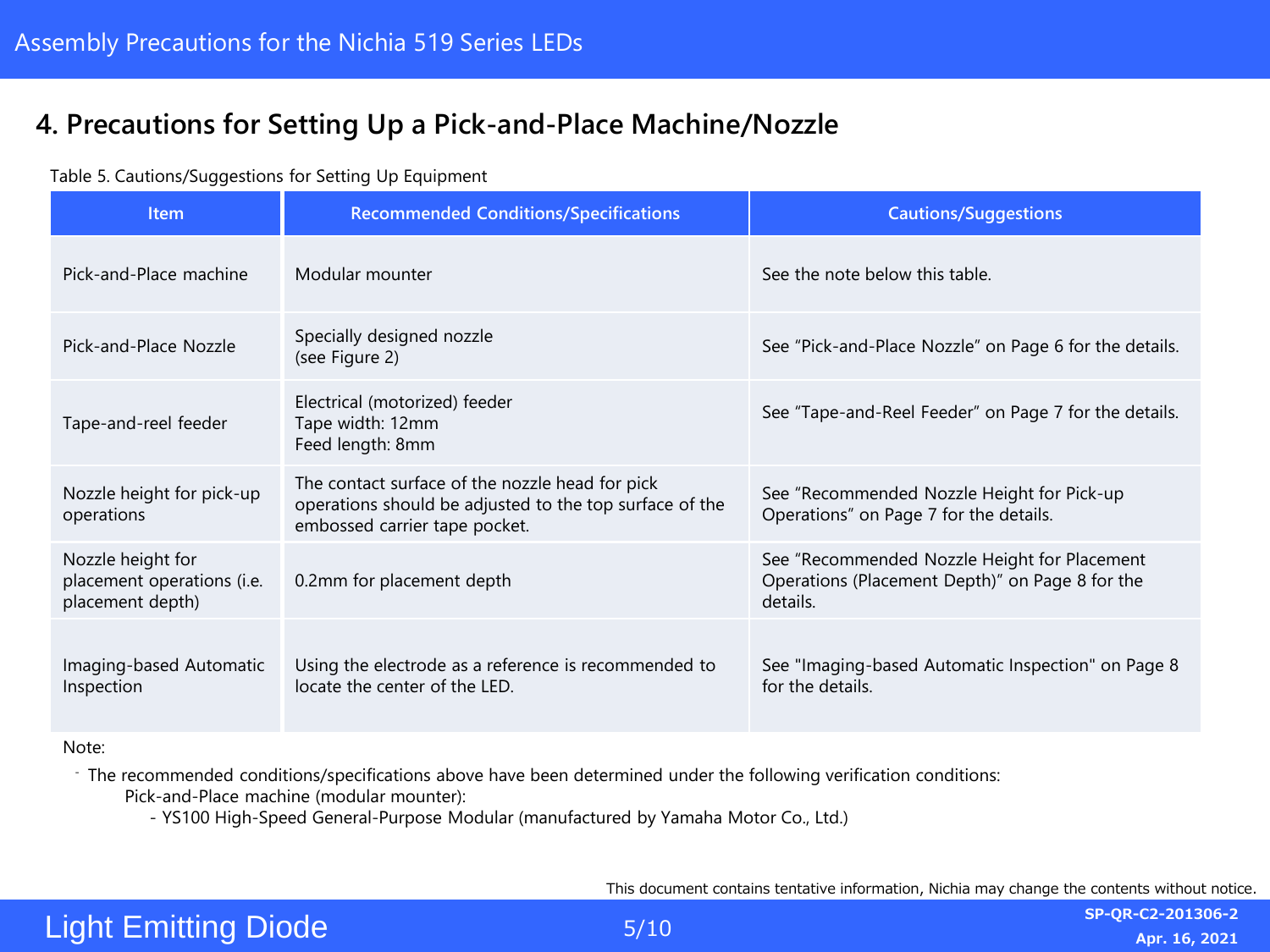### **4.1 Pick-and-Place Nozzle**



Nozzle LED Part Height 0.77mm

Figure 3. Cross-sectional view of a nozzle when transporting an Nichia 519 series LEDs

1. When selecting/designing the pick-and-place nozzle, it is important to make sure that there is absolutely no contact between the nozzle and the lens. Ensure proper clearance by taking into consideration the dimensional tolerance of the nozzle and the dimensional tolerance of the LED lens. Nichia's 519 series can be used with the pick-and-place nozzle shown in Figure 2.

- 2. As shown in Figure 3, the nozzle tip should only touch the flat corners of the LED's top surface to hold the LEDs. Ensure that it does not come in contact with the lens. The LEDs uses a silicone resin for the lens and internal pre-coating resin; the silicone resin is soft. If pressure is applied to the lens, it may cause the lens to be damaged, chipped and/or delaminated. If the lens is damaged, chipped, delaminated and/or deformed, it may cause the internal connection to fail causing a catastrophic failure (i.e. the LED not to illuminate) and/or reliability issues (e.g. the LED to corrode and/or to become dimmer, the color/directivity to change, etc.) Ensure that no amount of pressure is applied to the lens.
- 3. Part Hight for the nozzle to pick up the LEDs : 0.77mm

This document contains tentative information, Nichia may change the contents without notice.

# Light Emitting Diode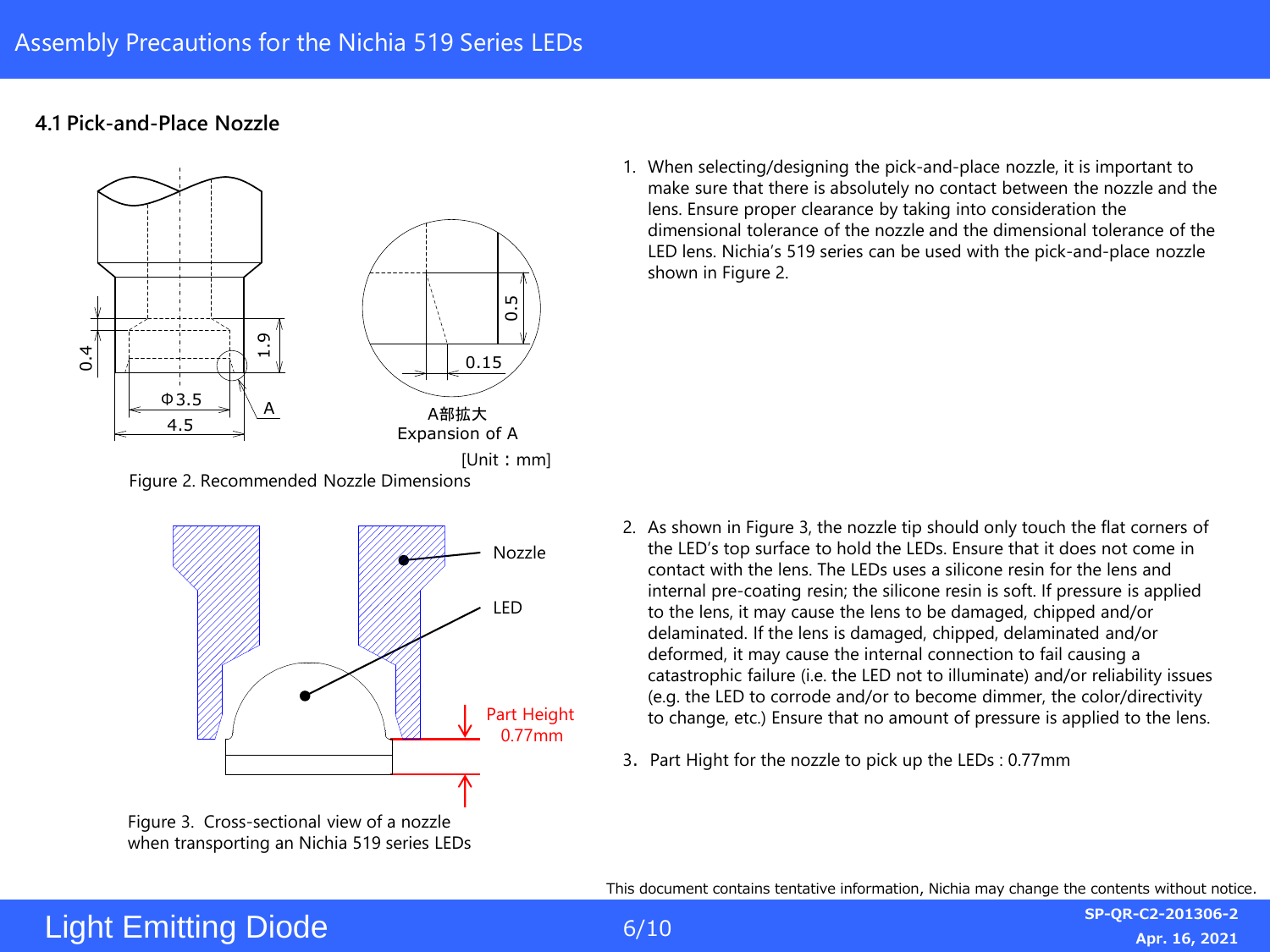**4.2 Tape-and-Reel Feeder** Top Cover Tape Removal Position



Figure 4. Examples of Correct/Incorrect Top Cover Tape Removal Positions

### **4.3 Recommended Nozzle Height for Pick-up Operations**



Figure 5. Cross-sectional view of a nozzle when transporting a LED to a PCB failure and/or damage to the LED.

1. Recommended setting for the tape-and-reel feeder.

Tape width: 12mm Feed length: 8mm

2. Use a tape-and-reel feeder that ensures it does not create excessive vibrations causing assembly issues.

Example: Electrical (motorized) feeder

- 3. When removing the top cover tape it should be done adjacent to the target LED (See Figure 4). Otherwise, it may shake the embossed carrier tape and cause the LED to move within the tape pocket. This may cause
	- the nozzle to fail to pick up the LED or not to pick it up properly and shift while on the nozzle during the transport to the PCB (i.e. pick-up/placement failure)
	- the LED to hit the feeder cover and become damaged.
- 1. Ensure that the nozzle only goes down to the top edge of the tape pocket and does not directly come into contact with the LED.

Note: The reference level for the nozzle setting is at the top edge of the tape pocket.

2. The recommended nozzle height for pick-up operations has been determined by Nichia under the verification conditions (See Table 10) and may not function as expected with some other pick-and-place machines. If the pick-up operations are unstable even with using the recommended nozzle height, adjust the nozzle height appropriate for the pick-and-place machine being used.

If the pick point of the nozzle is too high,

- it may cause insufficient suction power leading to picking errors (e.g. the nozzle's failure to pick/lift the LED into the air, incorrect picking causing the LED to tilt when in the air).

If the pick point of the nozzle is too low,

- it may cause issues (e.g. causing the embossed carrier tape to shake, causing the tape pocket to deform) leading to picking

This document contains tentative information, Nichia may change the contents without notice.

# Light Emitting Diode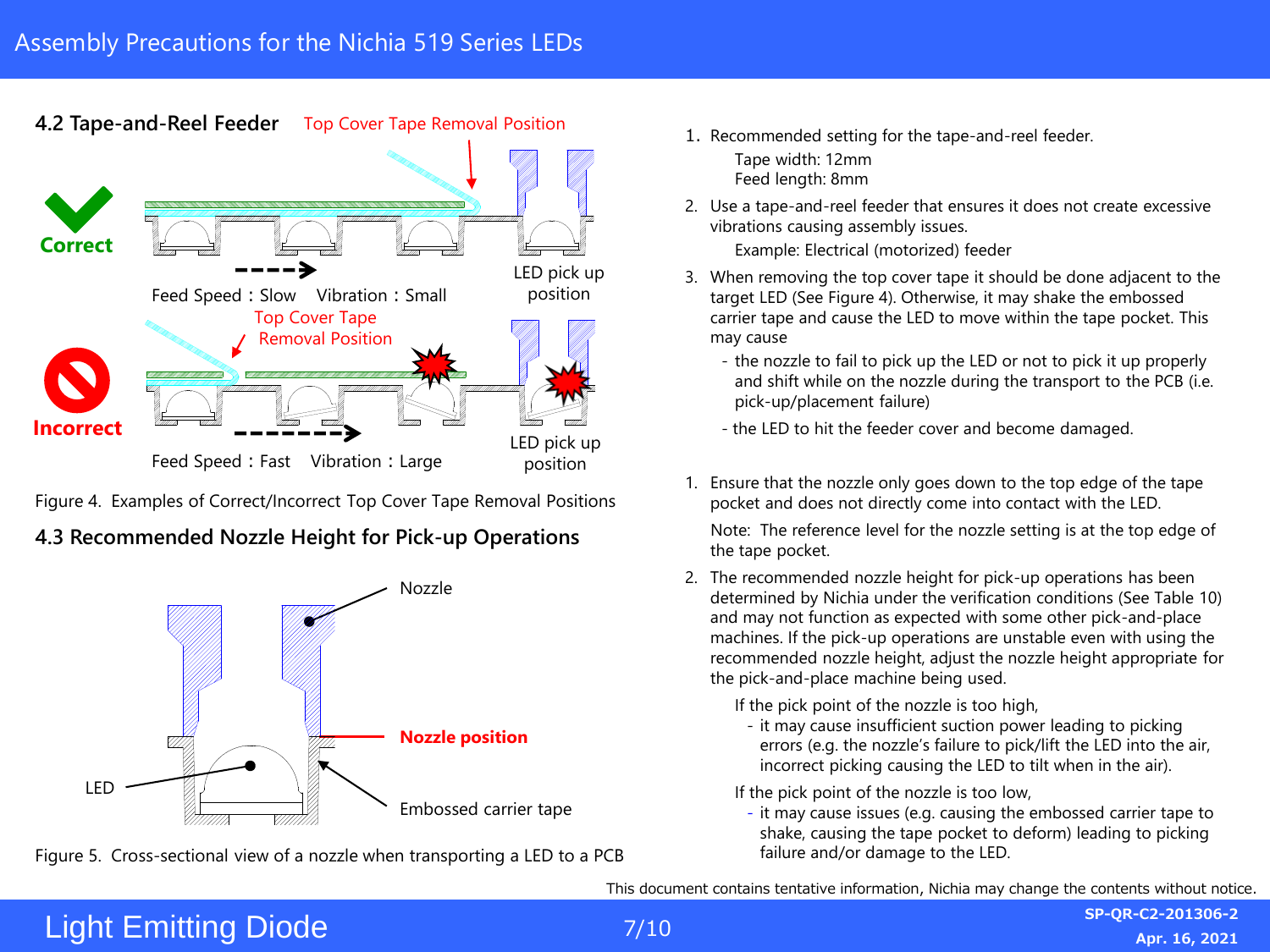### **4.4 Recommended Nozzle Height for Placement Operations (Placement Depth)**



Figure 6. Recommended Nozzle Height for Placement (Placement Depth)

### **4.5 Imaging-based Automatic Inspection**



Electrode Location Detection/ Recognition Points

- 1. After the LED is mounted onto solder paste on the PCB, the nozzle should further press the LED 0.2mm into the PCB.
	- If the release point of the nozzle is too high,
	- it may cause placement issues (e.g. the LED to stick to the nozzle after placement, the LED to become soldered to the PCB in a tilted position, etc.).
	- If the release point of the nozzle is too low,
	- excessive forces may be applied to the LED during placement and it may cause the LED to become damaged.
- 2. The height of the part varies depending on which LEDs are being used. Customers must check the Nichia specifications before mounting the LEDs.
- 1. Nichia recommends using the electrodes as a reference to locate the center of the LED.
- 2. If the imaging device has trouble detecting/recognizing the electrodes due to the uniqueness of the electrode pattern, adjust it to detect/recognize the outer portions of the electrodes (i.e. the areas circled in red in Figure 7 to the left).

Figure 7. Recommended reference points to detect, recognize, or locate the electrodes

This document contains tentative information, Nichia may change the contents without notice.

# Light Emitting Diode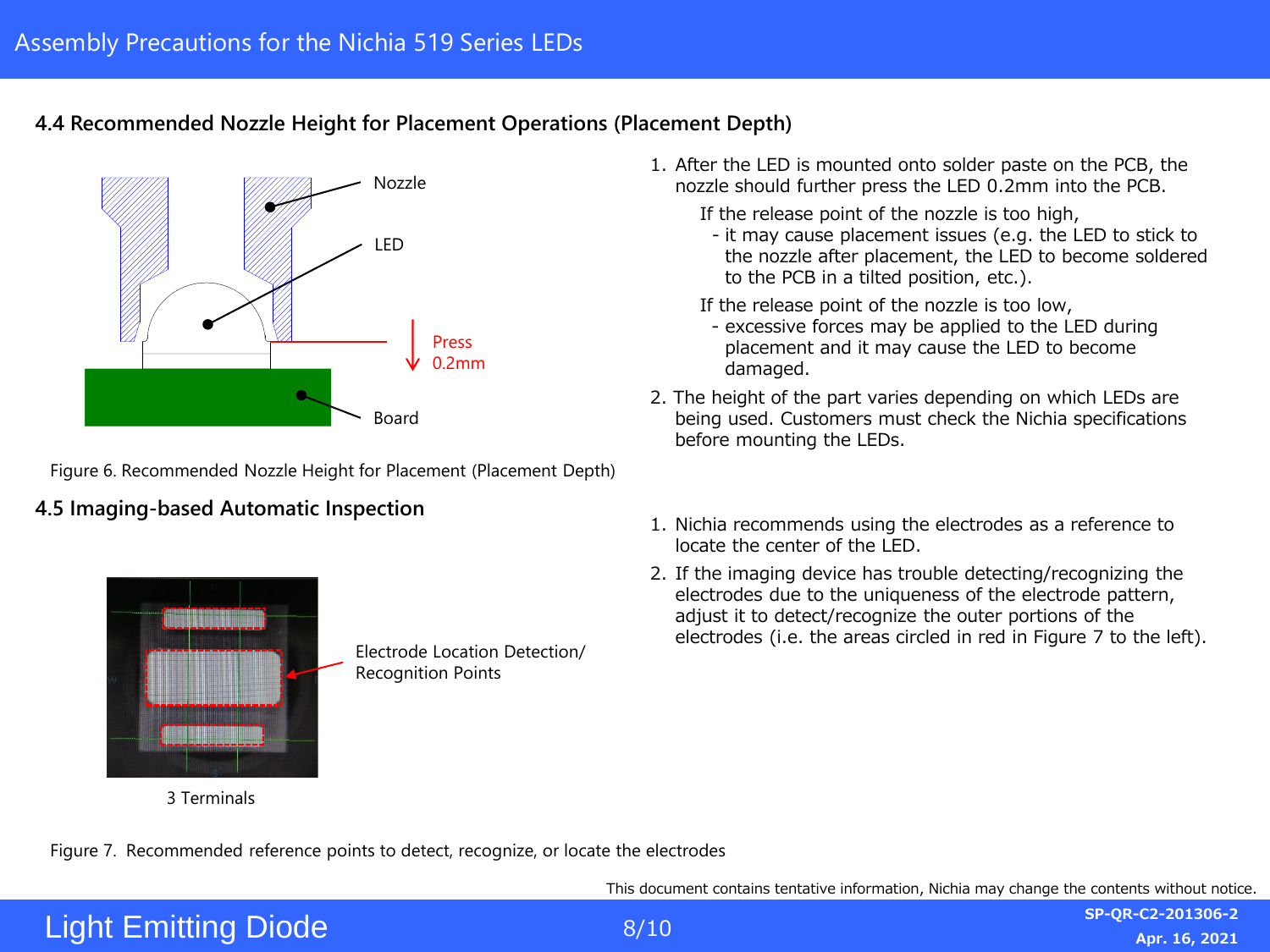### <span id="page-8-0"></span>**5. Precautions When Reflow Soldering**



Figure 8. Recommended Reflow Soldering Condition (Lead-free Solder)

- 1. Reflow soldering must not be performed more than twice.
- 2. Using the recommended reflow soldering conditions (See Figure 8 to the left) as a reference, modify if necessary, the recommended reflow conditions specified by the manufacturer of the solder paste being used.

Note: To ensure that these reflow conditions have no negative effect on the LEDs, perform sufficient verification prior to use.

- 3. When cooling the LEDs from the peak temperature a gradual cooling slope is recommended; do not cool the LEDs rapidly.
- 4. During reflow soldering, the heat and atmosphere in the reflow oven may cause the optical characteristics to degrade. In particular, reflow soldering performed with an air atmosphere may have a greater negative effect on the optical characteristics than if a nitrogen atmosphere is used; Nichia recommends using a nitrogen reflow atmosphere.

This document contains tentative information, Nichia may change the contents without notice.